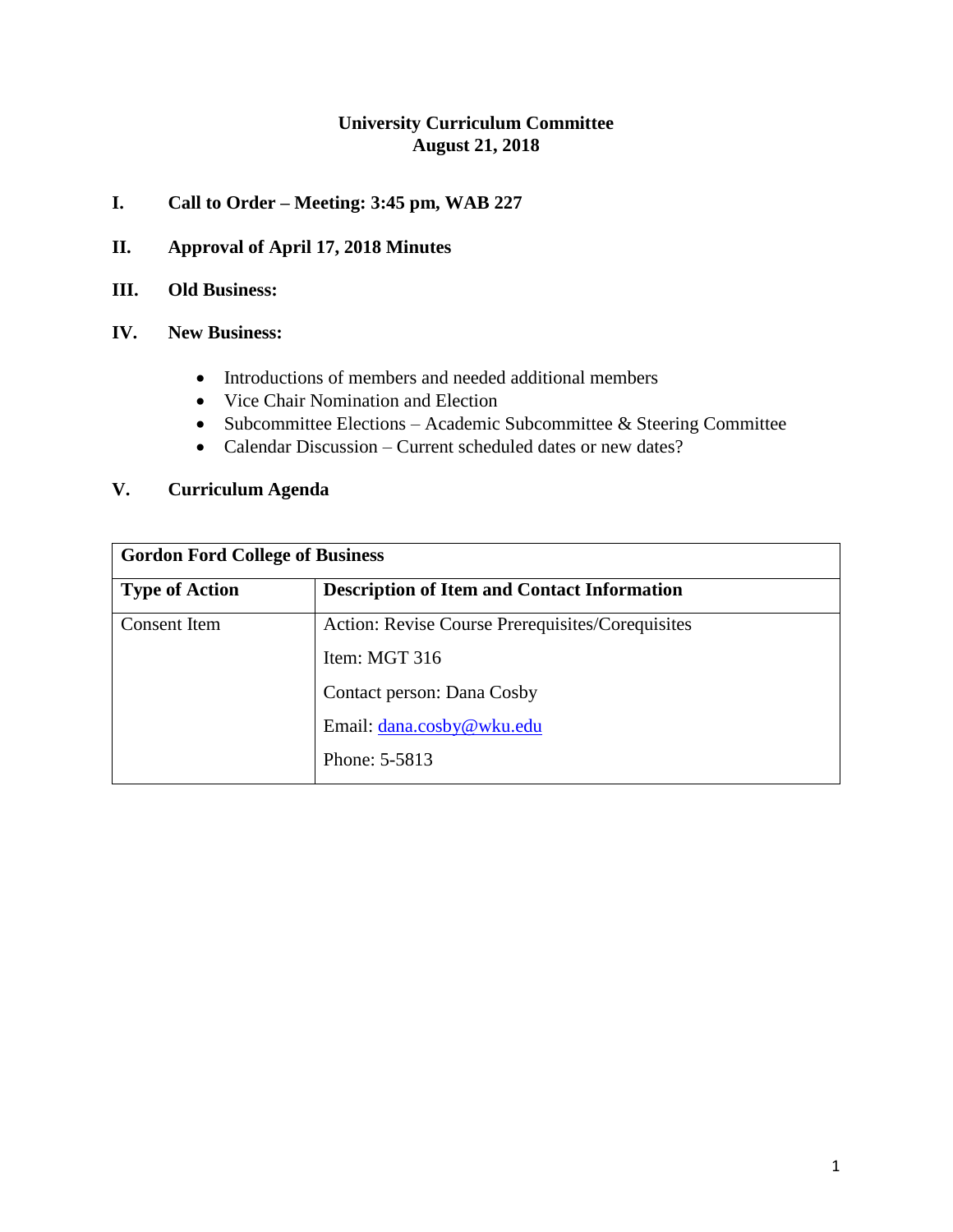## **Gordon Ford College of Business Management Department Proposal to Revise Course Prerequisites/Corequisites (Consent Item)**

Contact Person: Dana M. Cosby, [Dana.Cosby@wku.edu,](mailto:Dana.Cosby@wku.edu) 270-745-5813

#### **1. Identification of course:**

- 1.1 Course prefix (subject area) and number: MGT 316
- 1.2 Course title: International Management
- **2. Current prerequisites/corequisites/special requirements:** MGT 303 or permission of the instructor
- **3. Proposed prerequisites/corequisites/special requirements:** Junior standing or permission of the instructor.
- **4. Rationale for the revision of prerequisites/corequisites/special requirements:**

MGT 303 International Business and MGT 316 International Management have two distinct areas of focus and are not sequential.

#### **5. Effect on completion of major/minor sequence:**

The course will be more accessible to students in International Business and related major and minor programs. Students will have more flexibility in planning their class schedules as a result of this change.

### **6. Proposed term for implementation:**

Spring 2019

### **7. Dates of prior committee approvals:**

| Department/ Unit Management Department         | April 25, 2018       |
|------------------------------------------------|----------------------|
| College Curriculum Committee                   | <b>July 24, 2018</b> |
| Professional Education Council (if applicable) |                      |
| General Education Committee (if applicable)    |                      |
| Undergraduate Curriculum Committee             |                      |
| <b>University Senate</b>                       |                      |